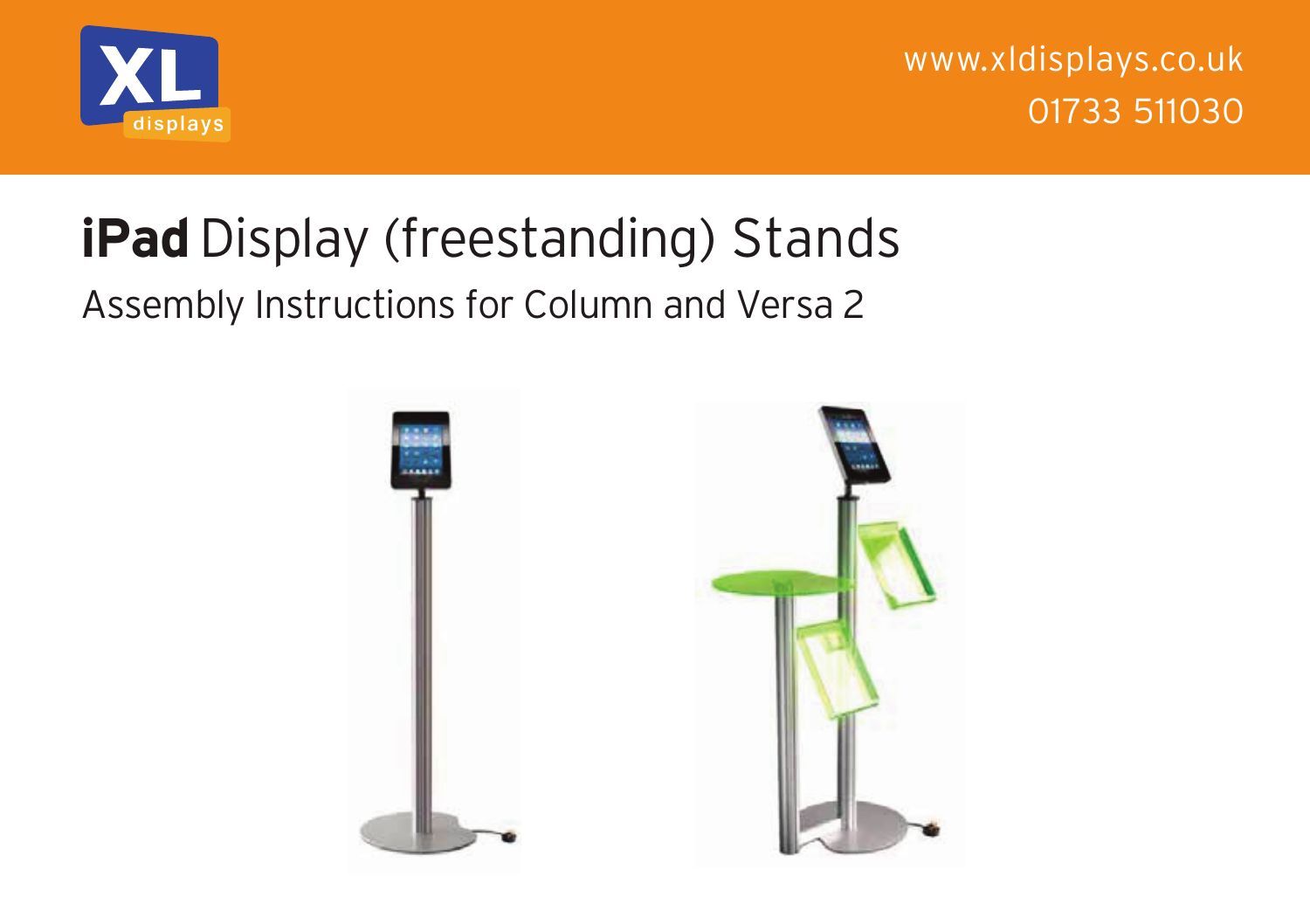## iPad Display (freestanding) Stands



over 8-way post and align 4 off fixing holes to threads of post (ensuring the countersunk holes are uppermost). Insert and tighten 4 off base plate screws to secure.



Carefully lay assembled base and post horizontally on floor. If required, assemble additional support at top of 1m post. If you are not using cable management for charging, please carefully stand base and post upright and proceed to stage 11.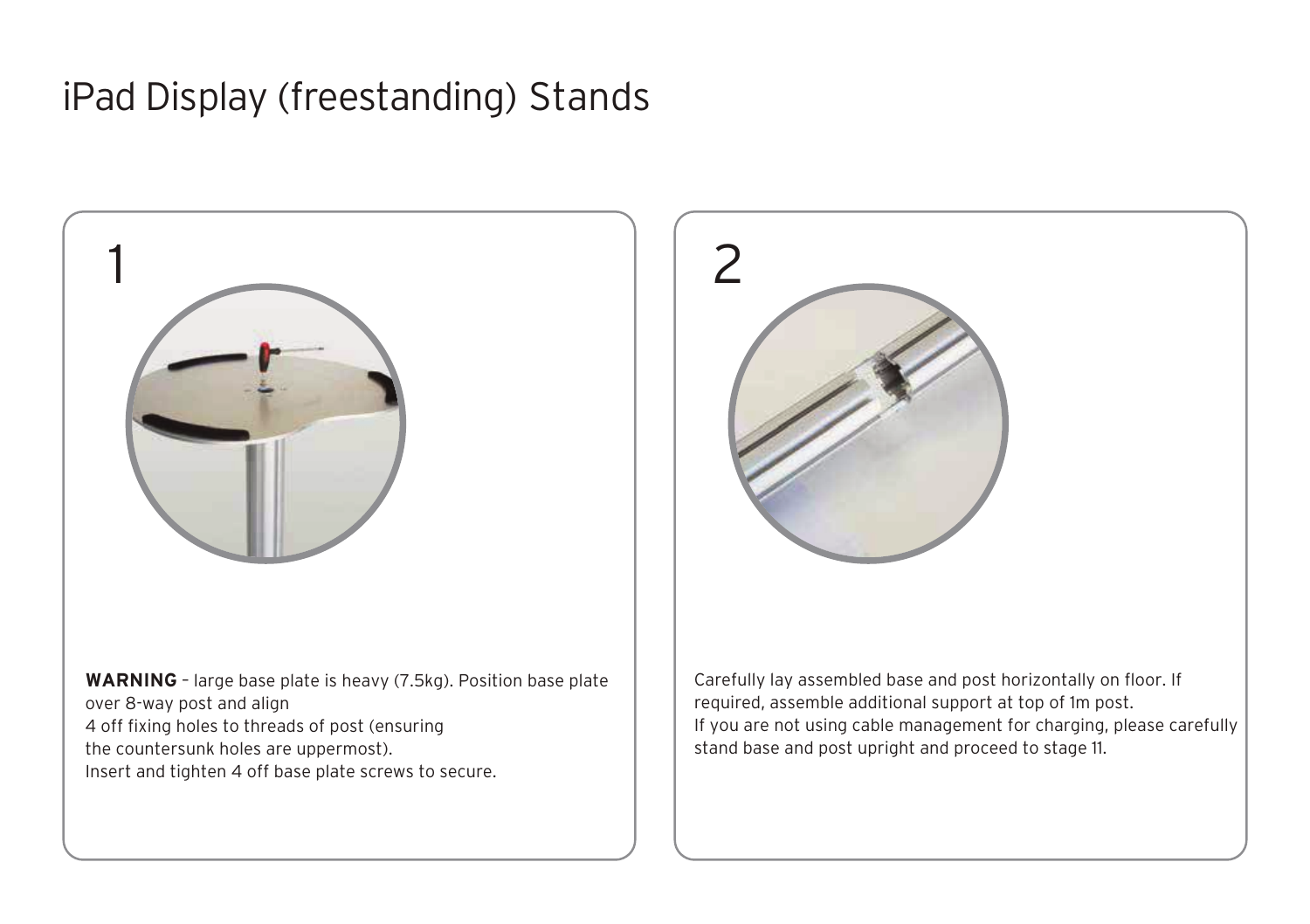



Stand base and post upright, ensuring lead is kept clear of foot pads.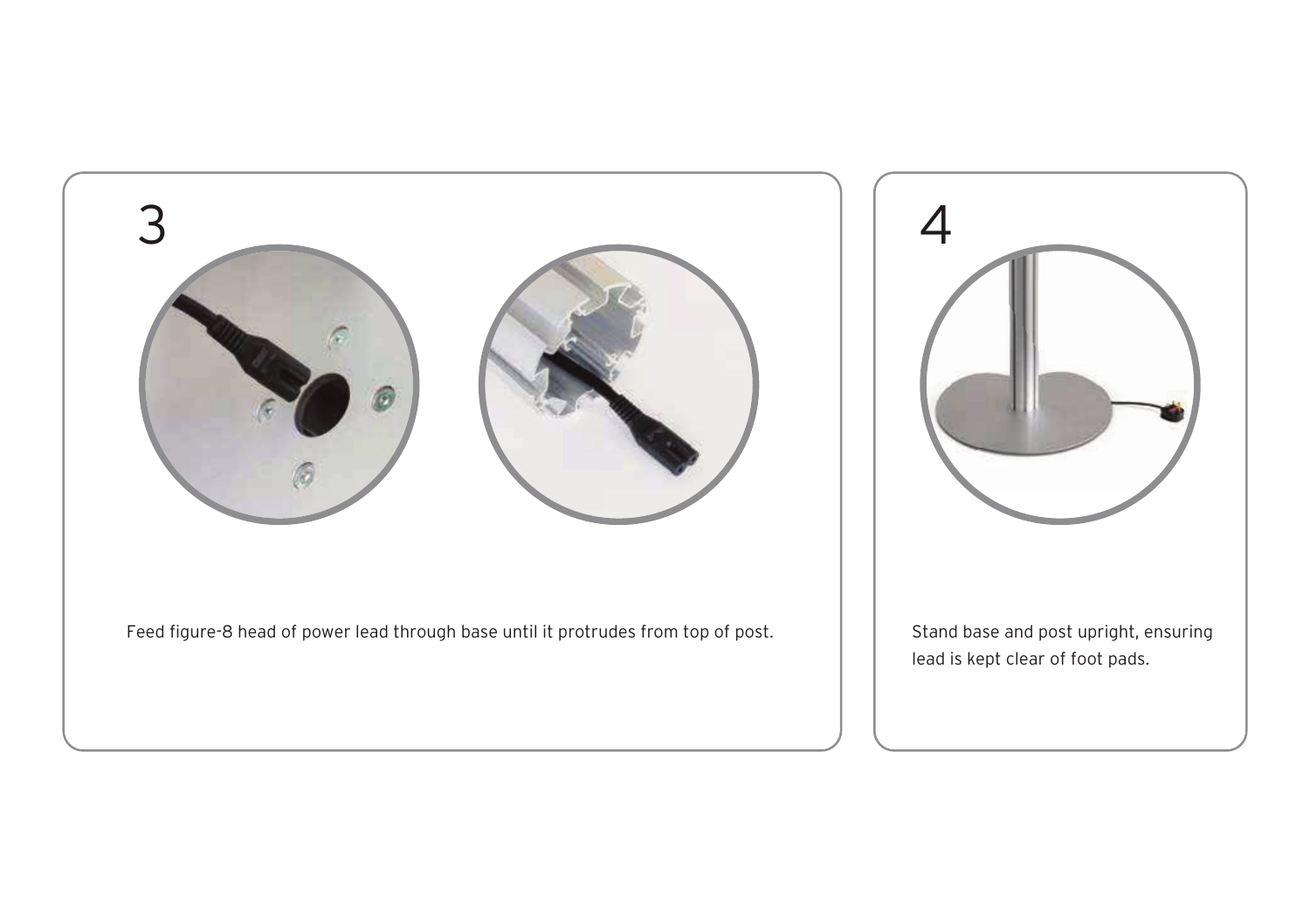

Plug figure-8 head into USB Power Adapter (supplied with Apple iPad). Unlock the iPad enclosure by inserting key into security lock and rotate 'QUARTER TURN ONLY' clockwise or counter-clockwise through 90 degrees which releases the locking pin. Return key back to original position to remove.

6



Lift fascia out of enclosure. Gently press cable (supplied with Apple iPad) into retaining moulding, allowing 10cm to remain "free" at charge/sync connector end.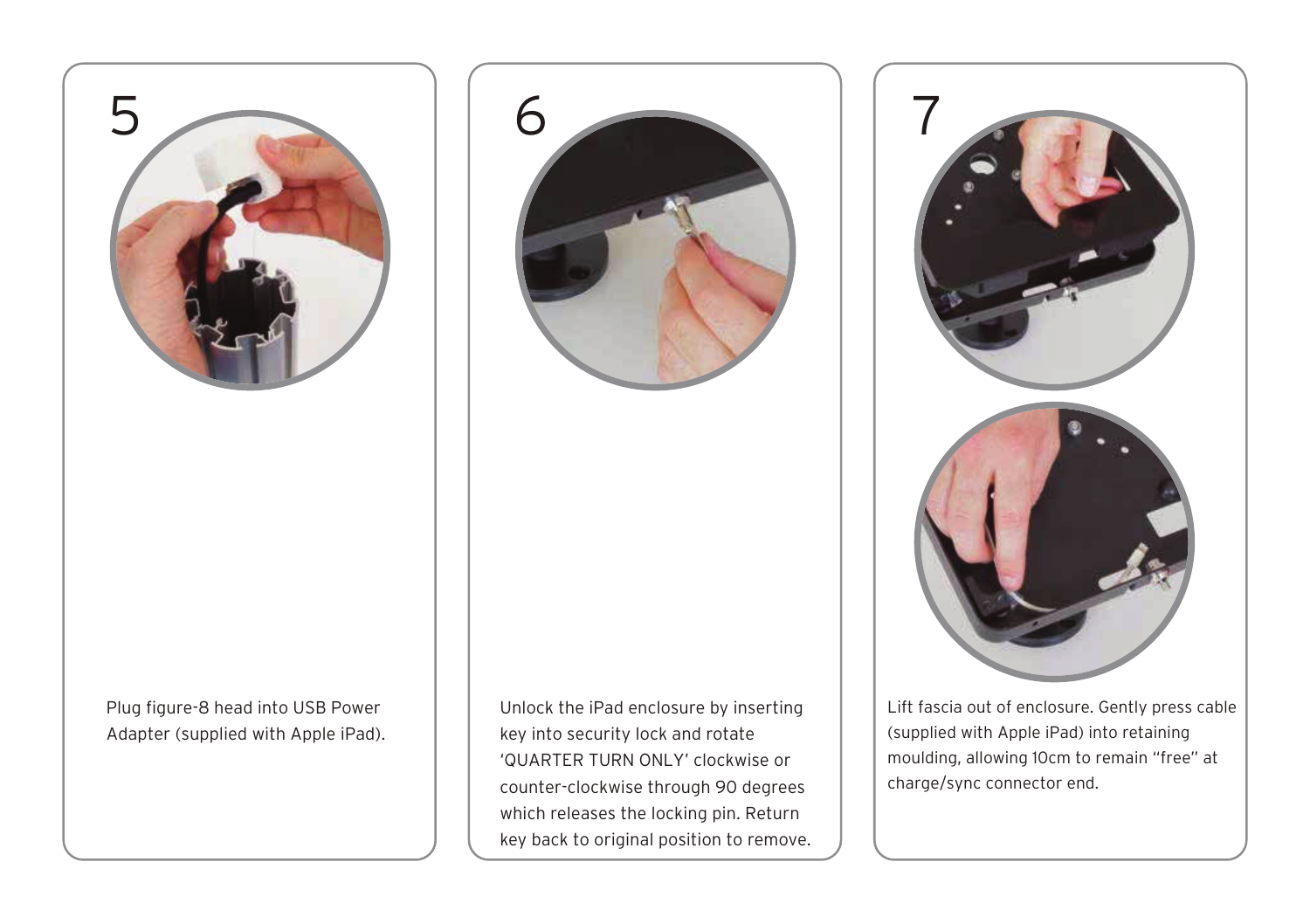

Feed USB end of charge/sync cable through middle of enclosure, below pin, so it protrudes from bottom of support column.



Plug cable into USB Power Adapter.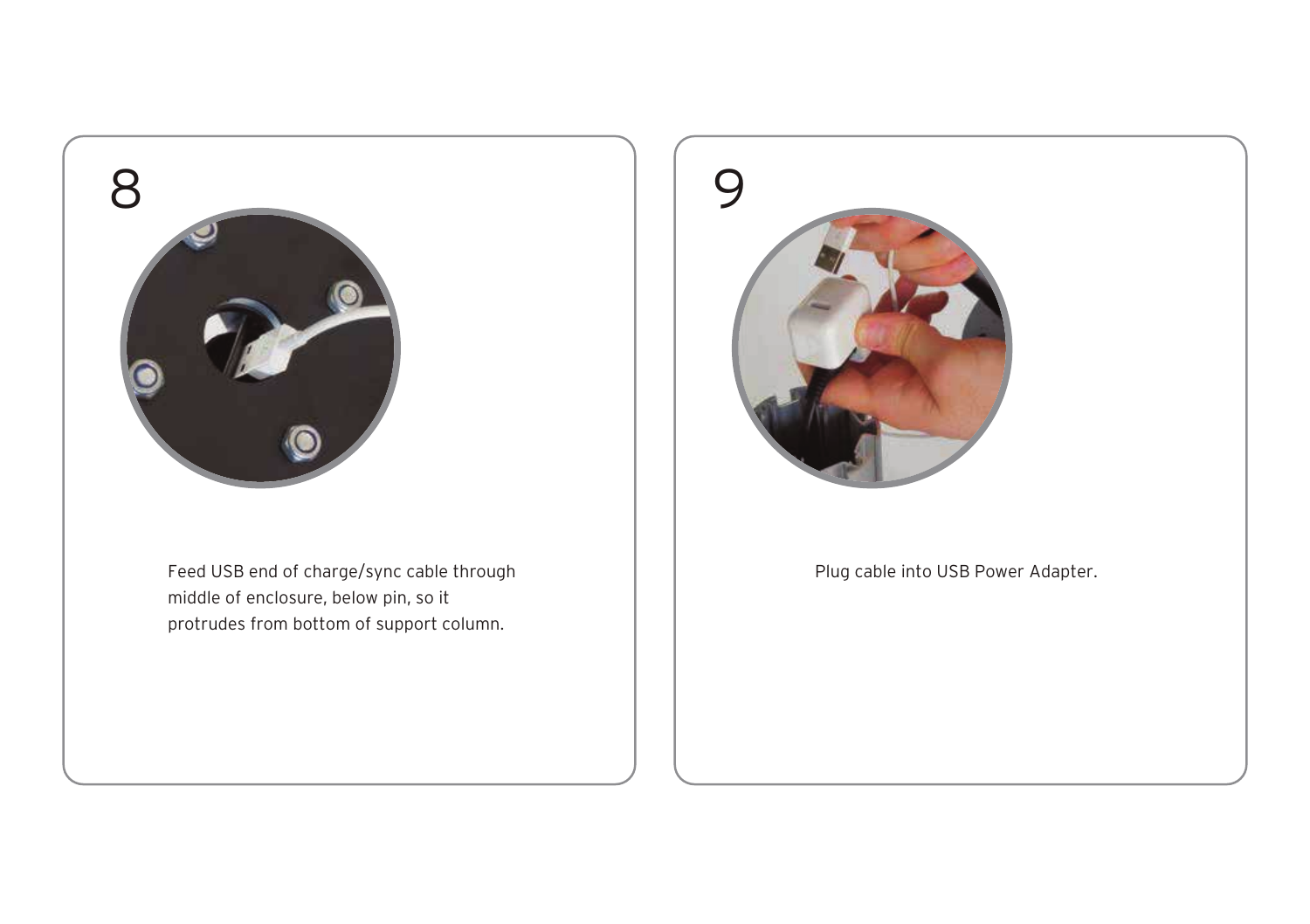

Position black mains cable into internal post channel, and carefully slide USB Power Adapter inside post so the USB head of charge/sync cable is below upper edge of post.



Align first 2 holes of the iPad holder to the threads of the post. Insert and tighten screws to secure. Rotate iPad holder through 90º, aligning remaining 2 holes to threads of post. Insert and tighten screws to secure.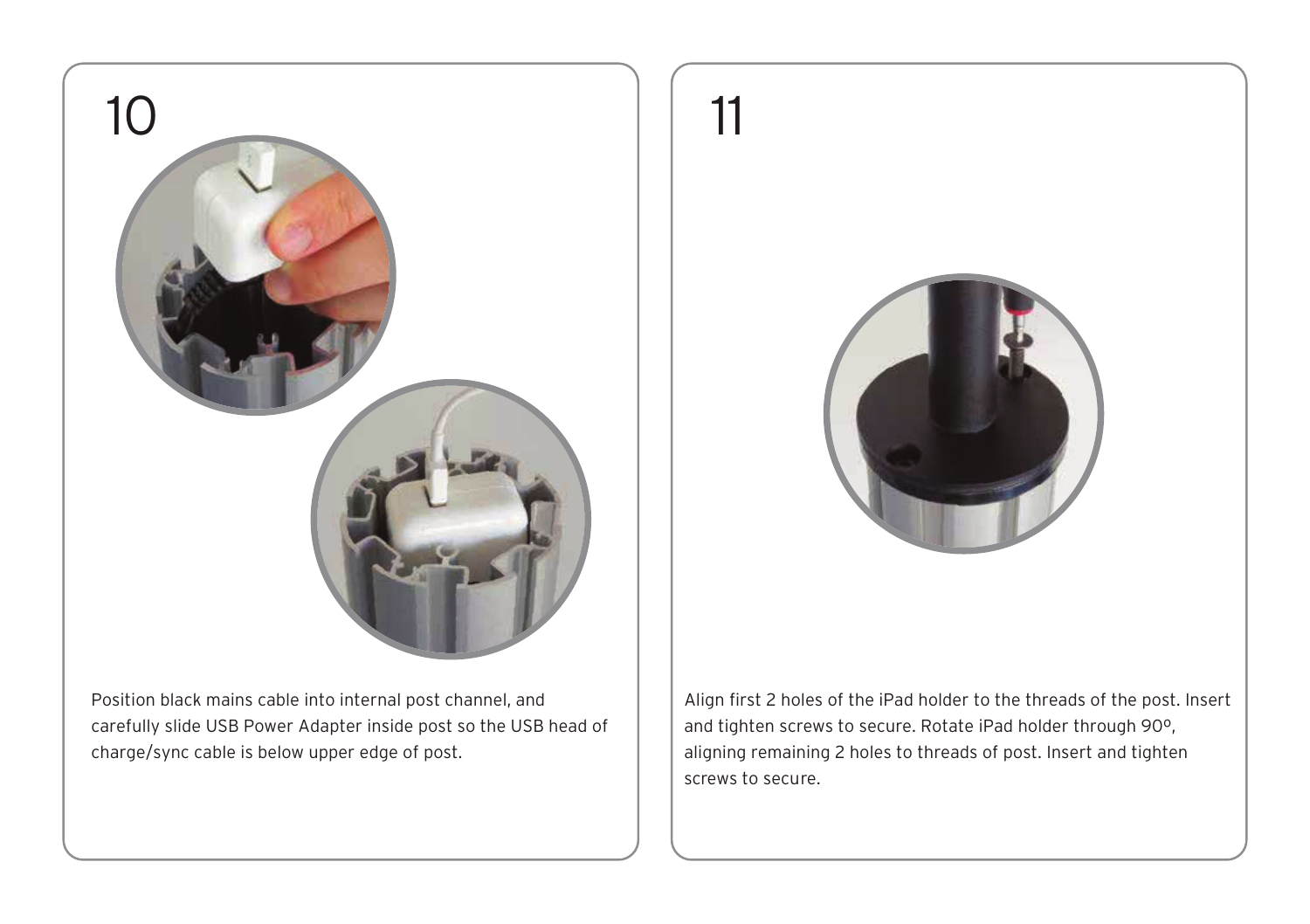12







Plug charge/sync cable into iPad and place inside enclosure, gently press all four corners of iPad down into mouldings to hold.

NB – If you are not using cable management for charging, unlock the iPad enclosure by inserting key into security lock and rotate 'QUARTER TURN ONLY' clockwise or counter-clockwise through 90 degrees which releases the locking pin. Return key back to original position to remove. Lift fascia out of enclosure, and place iPad inside, gently pressing all four corners down into mouldings to hold.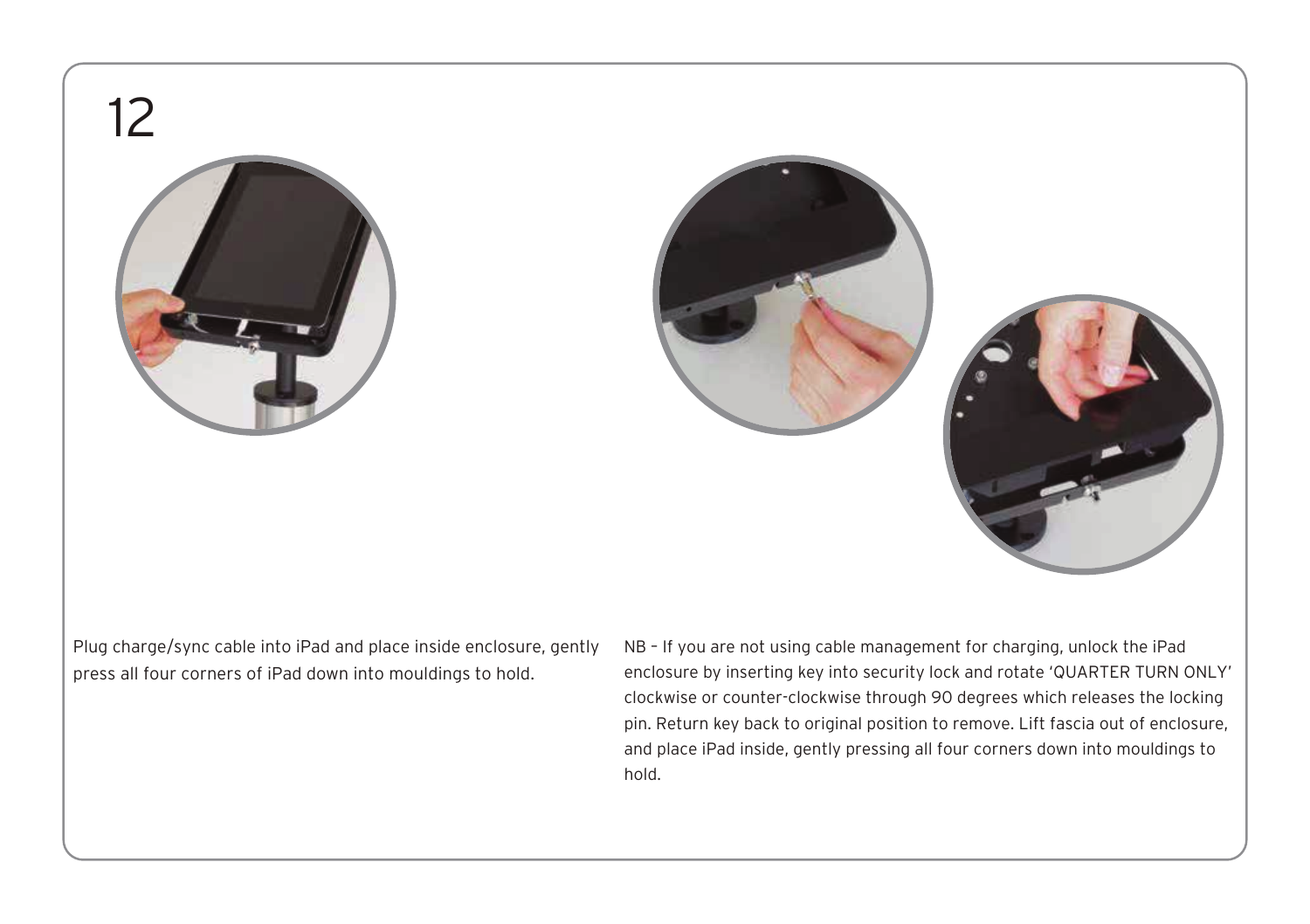

Replace fascia and depress lock button to secure enclosure.